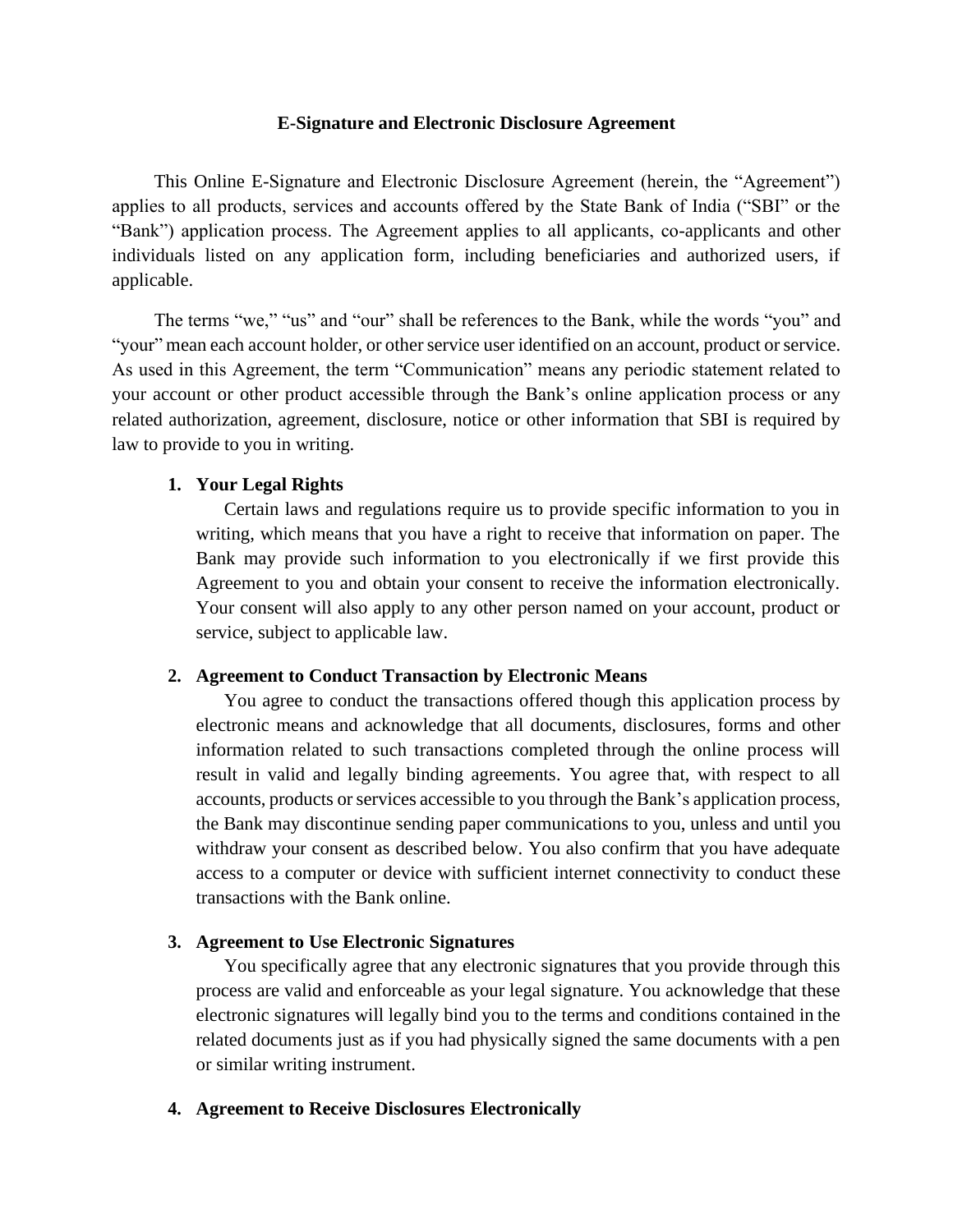You agree to receive all legal and regulatory disclosures and other Communications associated with any of the account applications, products or transactions available through the application process through electronic means including this web based electronic interface and email. Your consent to receive electronic Communications includes, but is not limited to: (a) all legal and regulatory disclosures and communications associated with your account and other products and transactions accessible through the Bank's application process; (b) periodic disclosures or billing statements; (c) notices or disclosures about a change in terms and conditions of products, services or accounts accessible through the Bank's online application process.

### **5. Types of Communications You Will Continue to Receive in Paper Form**

This Agreement does not apply to any communication that the Bank determines, in its sole discretion, is required to be delivered to you in paper form rather than electronic form. Such communications will be mailed to the primary address that the Bank has for you in its records or otherwise delivered as required by law or contract.

### **6. Withdrawing Your Consent**

You may withdraw your consent to this Agreement by not completing the online application process. If you withdraw your consent before the online account application process is complete, we cannot accept and process your account application.

If you wish to withdraw your consent after the account application process is complete, you must submit a signed notice of withdrawal to the Bank via e-mail or in writing by regular mail sent to the Bank at its address noted in Section 11 below and the Bank will stop providing you with communications electronically. In such a situation, you should understand that the Bank will need a reasonable time to act on your withdrawal.

Further, while you have the right to withdraw your consent at any time, please be aware that withdrawal of consent may result in the termination of our relationship with you.

#### **7. Updating Your Contact Information**

In the event that your e-mail address or other contact information has changed, you must notify the Bank immediately through one of the following methods: You may click the appropriate links to update your contact information on the Bank's website or you may provide notice to the Bank via e-mail or regular mail at the address noted below.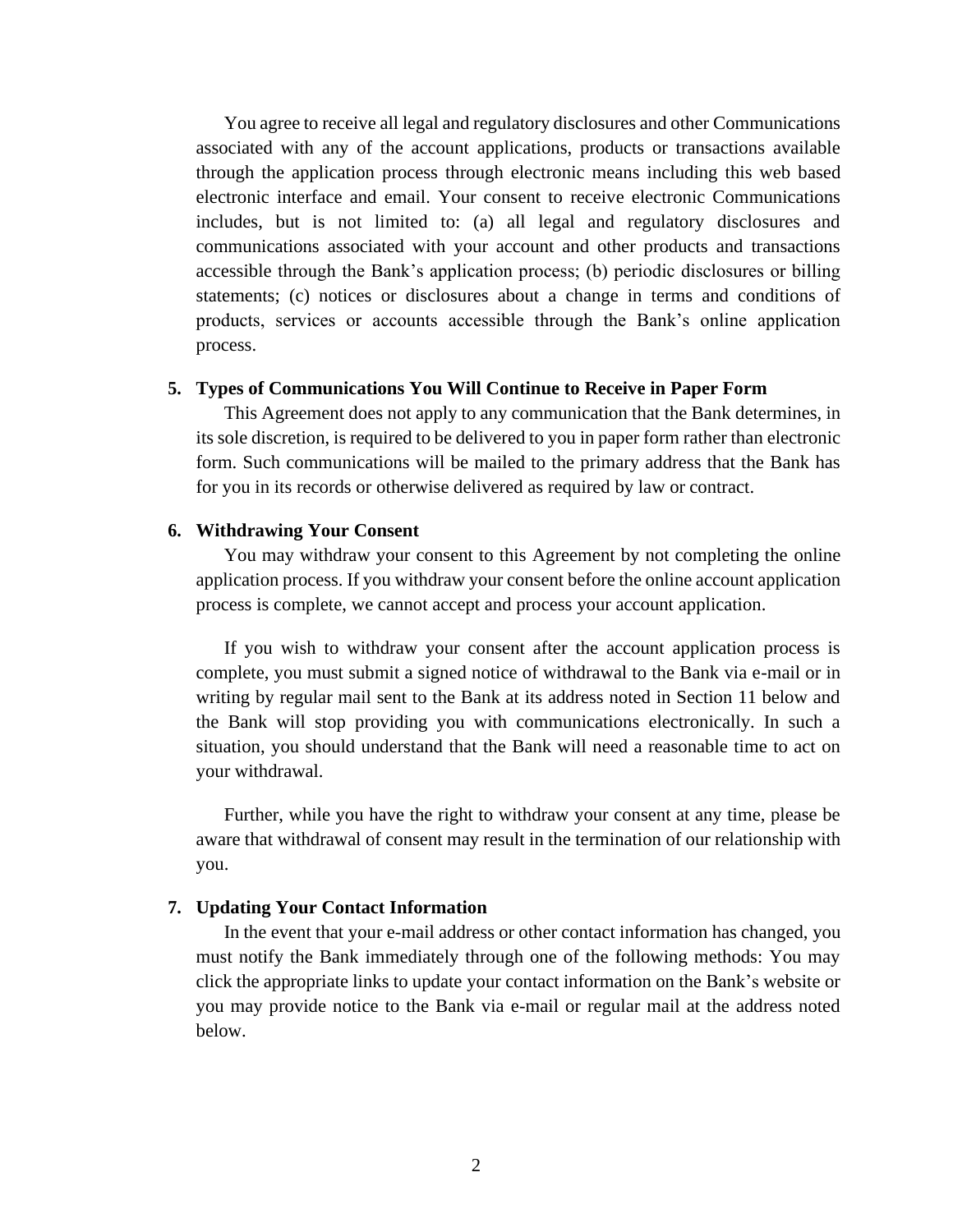If you fail to update or change an incorrect or invalid e-mail address or other contact information, you understand and agree that any Communications shall be deemed to have been provided to you if they were made available to you in electronic form on the Bank's website, e-mailed to the e-mail address we have for you on our records, or delivered through other electronic means.

### **8. Availability of Printed Copies**

You may obtain printed copies of any of the agreements, disclosures or other related documents that are available online by visiting our website, downloading the documents and printing them from your computer or device or by contacting the Bank's Personal Banking Department at **312-621-1200** or [pb.chicago@statebank.com](mailto:pb.chicago@statebank.com) and requesting copies. The Bank may charge you a reasonable service charge for the delivery of paper copies of any communication provided to you electronically pursuant to this Agreement.

### **9. Retention of Copies for Your Records**

The Bank recommends that you print or download a copy of this Agreement and any related Communications related to your account and other relevant Communications to retain for your permanent records.

#### **10. Hardware and Software Requirements**

To access and retain the Communications, you must have access to the internet. While you may be able to access and retain the Communications using otherhardware and software, your personal computer or device needs to support the following requirements:

- An operating system, such as: Windows 7, 8, 10; or Mac OS 10 and above
- Access to the internet and an internet browser which supports 128 bit SSL and above encryption and Javascript enabled, such as:
- o For Windows 7, 8, 10:
	- Microsoft Internet Explorer 10.0 and higher
	- Chrome 69.0 and higher
- o For Macintosh using OS 10 and above:
	- Safari 10.0 and higher
	- Chrome 69.0 and higher
- o Suitable software of reading / creating documents in pdf (or) jpg/png formats

Because some Communications will be sent by email, you must also provide us with a current email address as part of your application. If this address changes, please